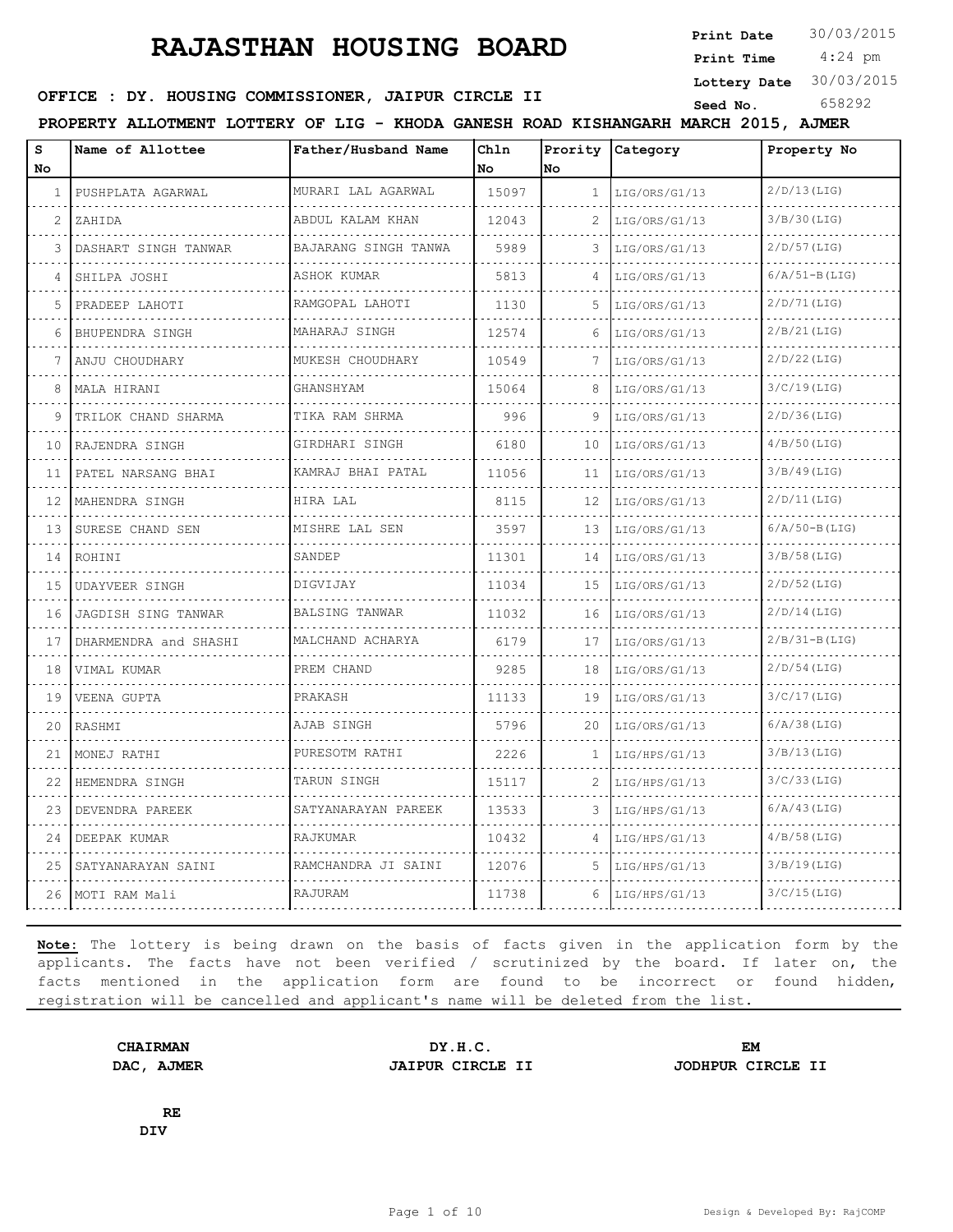**Print Date**  $30/03/2015$ 

 4:24 pm **Print Time**

**Lottery Date** 30/03/2015

## **SEED OFFICE : DY. HOUSING COMMISSIONER, JAIPUR CIRCLE II** Seed No. 658292

**PROPERTY ALLOTMENT LOTTERY OF LIG - KHODA GANESH ROAD KISHANGARH MARCH 2015, AJMER**

| s        | Name of Allottee           | Father/Husband Name         | Chln        |                    | Prority Category | Property No       |
|----------|----------------------------|-----------------------------|-------------|--------------------|------------------|-------------------|
| No<br>27 | GANESH KUMAR               | MOHAN LAL                   | No<br>12627 | lNo.<br>7          | LIG/HPS/G1/13    | $3/B/60$ (LIG)    |
| 28       | RITU SHARMA                | SUSHIL KUMAR SHARMA         | 4083        | 8                  | LIG/HPS/G1/13    | $2/D/34$ (LIG)    |
| 29       |                            | <b>BAJRANG</b>              | 11568       | 9                  |                  | $2/D/73$ (LIG)    |
|          | PREMCHAND                  |                             |             |                    | LIG/HPS/G1/13    |                   |
| 30       | PRATAP SINGH               | RAM KARAN SINGH<br><u>.</u> | 15209       | 10                 | LIG/HPS/G1/13    | $2/D/46$ (LIG)    |
| 31       | ROHIT KUMAR                | PURAN MAL                   | 6065        | 11                 | LIG/HPS/G1/13    | $4/B/59$ (LIG)    |
| 32       | DASHRATH KUMAR SHARMA<br>. | DEVILAL SHARMA<br>.         | 8199        | 12                 | LIG/HPS/G1/13    | $3/B/6$ (LIG)     |
| 33       | MAHENDRA KUMAR SHARMA      | KAALURAM SHARMA<br>.        | 2474        | 13                 | LIG/HPS/G1/13    | $4/B/62$ (LIG)    |
| 34       | NEMICHAND KATARIYA         | HARIRAM KATARIYA            | 12700       | 14                 | LIG/HPS/G1/13    | $2/D/37$ (LIG)    |
| 35       | RAM GOPAL                  | LAXMI CHANDRA<br>.          | 8317        | 15                 | LIG/HPS/G1/13    | $6/A/150$ (LIG)   |
| 36       | NAND LAL GURGER            | MANA LAL GURJAR             | 3581        | 16                 | LIG/HPS/G1/13    | $6/A/51 - A(LIG)$ |
| 37       | PRASHANT VYAS              | BHANU KUMAR VYAS            | 11401       | 17                 | LIG/HPS/G1/13    | $3/C/28$ (LIG)    |
| 38       | DINESH KUMAR PAREEK        | SHRI KISHAN<br>.            | 1774        | 18                 | LIG/HPS/G1/13    | $6/A/53$ (LIG)    |
| 39       | ANIL KUMAR DADHICH         | GANESH DATT                 | 10439       | 19                 | LIG/HPS/G1/13    | $3/C/29$ (LIG)    |
| 40       | KISHAN LAL LAKHOTIYA       | SHIV NARAYAN LAKHOTIYA      | 7405        | 21                 | LIG/HPS/G1/13    | $2/B/38$ (LIG)    |
| 41       | PUSAPURI GOSWAMI           | LATE SHRI LAKSHMANPURI<br>. | 8589        | 22<br>$-1 - 1 - 1$ | LIG/HPS/G1/13    | $2/D/10$ (LIG)    |
| 42       | BHAGWAT SINGH SHAKTAWAT    | KALU SINGH SHAKTAWAT<br>.   | 7675        | 23                 | LIG/HPS/G1/13    | $2/D/18$ (LIG)    |
| 43       | VIKAS MATHUR               | GOPAL LAL MATHUR            | 12259       | 24                 | LIG/HPS/G1/13    | $3/B/24$ (LIG)    |
| 44       | VIRENDRA KUMAR             | SHYAM LAL                   | 9374        | 25                 | LIG/HPS/G1/13    | $2/B/30$ (LIG)    |
| 45       | MAHESH KUMAR               | KHUSHALDAS                  | 12945       | $\mathbf{1}$       | LIG/ORS/G1/13    | $2/D/41$ (LIG)    |
| 46       | RAJESH KUMAR CHOUDHARY     | LATE. JAGDISH PRASAD CH     | 10972       | $\mathfrak{D}$     | LIG/ORS/G1/13    | 3/B/33(LIG)       |
| 47       | YOGITA SHARMA              | ASIT MOHAN                  | 9229        | 3                  | LIG/ORS/G1/13    | $3/B/11$ (LIG)    |
| 48       | DROPTHE                    | UDARAM                      | 4043        | 4                  | LIG/ORS/G1/13    | $2/D/55$ (LIG)    |
| 49       | ANSHU GOUTAM               | SHAMBU KUMAR                | 7815        | 5                  | LIG/ORS/G1/13    | $3/C/21$ (LIG)    |
| 50       | BHANU PRAKASH MAHESHWARI   | RAJKUMAR MAHESHWARI         | 1818        | 6                  | LIG/ORS/G1/13    | $2/D/21$ (LIG)    |
| 51       | JUGDESH PRASAD JAGA        | MANGILAL JI                 | 7208        | 7                  | LIG/ORS/G1/13    | $2/D/38$ (LIG)    |
| 52.      | RAJENNDRA KUMAR            | LALKUMAR                    | 12809       | 8                  | LIG/ORS/G1/13    | $6/A/48$ (LIG)    |
|          |                            |                             |             |                    |                  |                   |

**Note:** The lottery is being drawn on the basis of facts given in the application form by the applicants. The facts have not been verified / scrutinized by the board. If later on, the facts mentioned in the application form are found to be incorrect or found hidden, registration will be cancelled and applicant's name will be deleted from the list.

**CHAIRMAN DY.H.C. EM DAC, AJMER JAIPUR CIRCLE II JODHPUR CIRCLE II**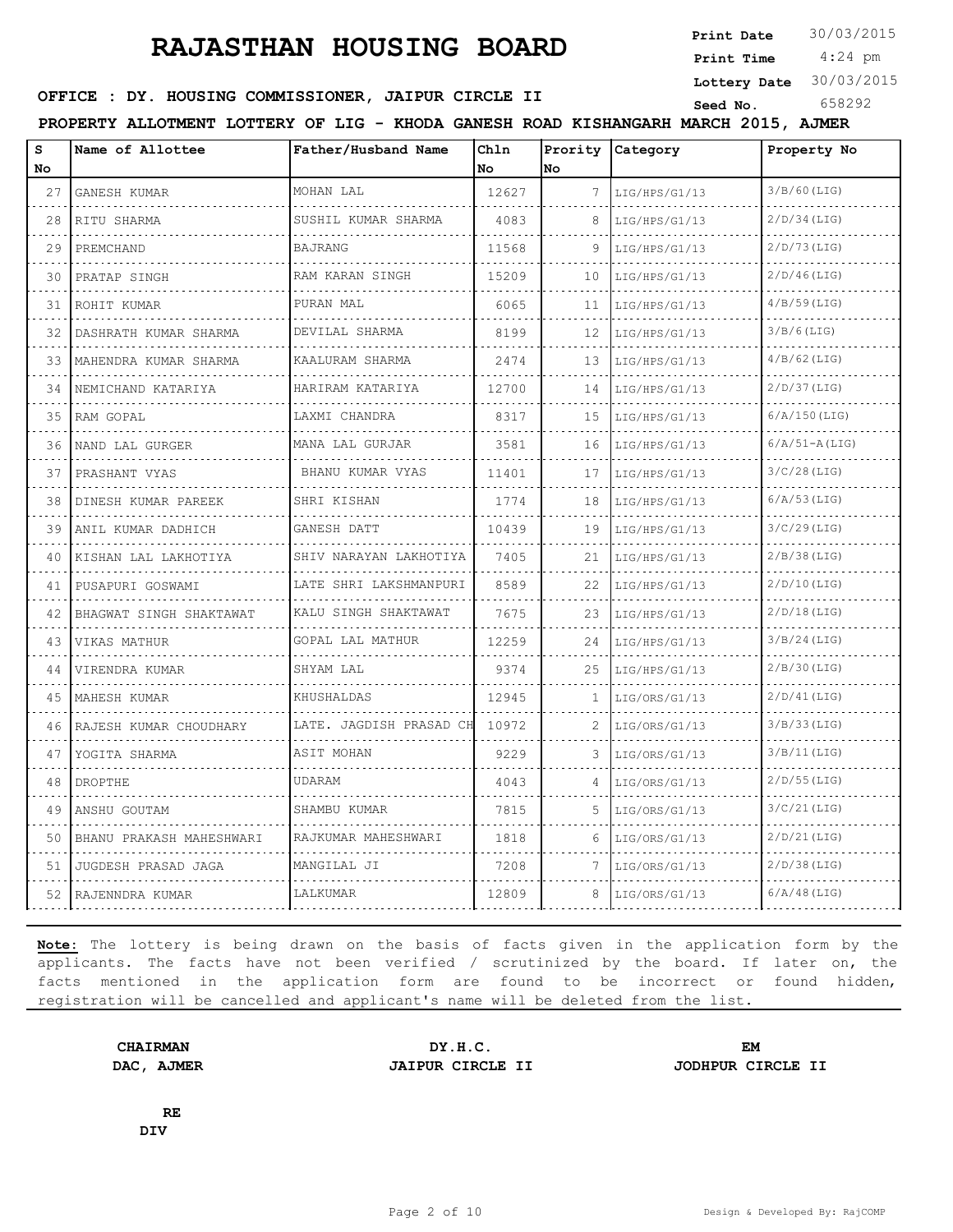**Print Date**  $30/03/2015$ 

 4:24 pm **Print Time Lottery Date** 30/03/2015

## **OFFICE : DY. HOUSING COMMISSIONER, JAIPUR CIRCLE II** Seed No. 658292

**PROPERTY ALLOTMENT LOTTERY OF LIG - KHODA GANESH ROAD KISHANGARH MARCH 2015, AJMER**

| s<br>No | Name of Allottee       | Father/Husband Name   | Chln<br>No | lno          | Prority Category | Property No    |
|---------|------------------------|-----------------------|------------|--------------|------------------|----------------|
| 53      | MANISH JOSHI           | SAMPAT RAJ            | 6770       | 9            | LIG/ORS/G1/13    | $2/D/65$ (LIG) |
| 54      | <b>SUMAN</b>           | RAJ PAL               | 3519       | 10           | LIG/ORS/G1/13    | $2/D/70$ (LIG) |
| 55      | KAMAL KISHOR           | BH ANVAR LAL          | 9445       | 11           | LIG/ORS/G1/13    | $2/D/61$ (LIG) |
| 56      | MANGLESWAR TIWARI      | RAMESWAR LAL TIWARI   | 12657      | $\mathbf{1}$ | LIG/HPS/G1/13    | $3/B/35$ (LIG) |
| 57      | AJIT SINGH KOTHARI     | KISHAN SINGH          | 4958       | 2            | LIG/HPS/G1/13    | 2/B/33(LIG)    |
| 58      | SAROJ SETHI            | TIKAM CHAND SETHI     | 1885       |              | LIG/HPS/G1/13    | $2/D/32$ (LIG) |
| 59      | RADHA MOHAN            | GHOGHA RAM            | 8196       | 4            | LIG/HPS/G1/13    | $2/D/42$ (LIG) |
| 60      | CHETAN SINGH           | RAGHUVEER SINGH       | 9627       | 5.           | LIG/HPS/G1/13    | $2/D/29$ (LIG) |
| 61      | VINOD KUMAR YADAV      | UMRAO SINGH           | 15261      | 6            | LIG/HPS/G1/13    | $3/B/28$ (LIG) |
| 62      | DHIRENDRA JAIN         | RAJENDRA              | 15253      | 7            | LIG/HPS/G1/13    | $3/C/23$ (LIG) |
| 63      | PRAKASH CHAND KANJWANI | KANGUMAL              | 1051       | 8            | LIG/HPS/G1/13    | $2/D/53$ (LIG) |
| 64      | RAJESH KUMAR SAKSENA   | PRAHLAD SWAROOP       | 8264       | 9            | LIG/HPS/G1/13    | $2/D/39$ (LIG) |
| 65      | DHEERENDRA KUMER MEENA | MOHAR SINGH MEENA     | 3609       | 10           | LIG/HPS/G1/13    | $6/A/44$ (LIG) |
| 66      | LATA MISHRA            | MAYA SHANKAR MISHRA   | 4235       | 11           | LIG/HPS/G1/13    | $4/B/52$ (LIG) |
| 67      | SHYAM SUNDER JOSHI     | GHANSHYAM DAS JOSHI   | 3123       | 12           | LIG/HPS/G1/13    | $2/D/23$ (LIG) |
| 68      | SHIVJI RAM             | JIVAN RAM             | 7767       | 14           | LIG/HPS/G1/13    | $2/D/72$ (LIG) |
| 69      | MAHJABI                | ANVER ALI             | 10909      | 1.           | LIG/ORS/G2/13    | $2/D/25$ (LIG) |
| 70      | MAHESH KUMAR AGARWAL   | MANIKCHAND JI AGARWAL | 11758      | 2            | LIG/ORS/G2/13    | $3/B/40$ (LIG) |
| 71      | NARESH KUMAR BANG      | SATYANARAYAN BANG     | 8335       | 3            | LIG/ORS/G2/13    | $2/D/12$ (LIG) |
| 72      | HEMANT KAHANCHANDANI   | RAJKUMAR              | 13512      | 4            | LIG/ORS/G2/13    | $3/B/25$ (LIG) |
| 73      | HEMANT KUMAR SAHU      | RAMKISHAN             | 12536      |              | LIG/ORS/G2/13    | $4/B/54$ (LIG) |
| 74      | KALISHCHAND KALANI     | GOLBICHAND KALANI     | 4592       | 8            | LIG/ORS/G2/13    | $6/A/51$ (LIG) |
| 75      | SHARMILA               | PRAKASH CHAND CHAMAD  | 9117       | 9            | LIG/ORS/G2/13    | $3/B/50$ (LIG) |
| 76      | RAM CHANDRA SHARMA     | RADHA KRISHNA SHARMA  | 9394       | 10           | LIG/ORS/G2/13    | $4/B/49$ (LIG) |
| 77      | SUMAN                  | OM PRAKASH            | 15275      | 12           | LIG/ORS/G2/13    | $3/B/62$ (LIG) |
| 78      | DIPAK GARG             | MAHENDRA KUMAR GARG   | 10672      | 13           | LIG/ORS/G2/13    | $2/D/63$ (LIG) |

**Note:** The lottery is being drawn on the basis of facts given in the application form by the applicants. The facts have not been verified / scrutinized by the board. If later on, the facts mentioned in the application form are found to be incorrect or found hidden, registration will be cancelled and applicant's name will be deleted from the list.

**DAC, AJMER JAIPUR CIRCLE II JODHPUR CIRCLE II**

**CHAIRMAN DY.H.C. EM**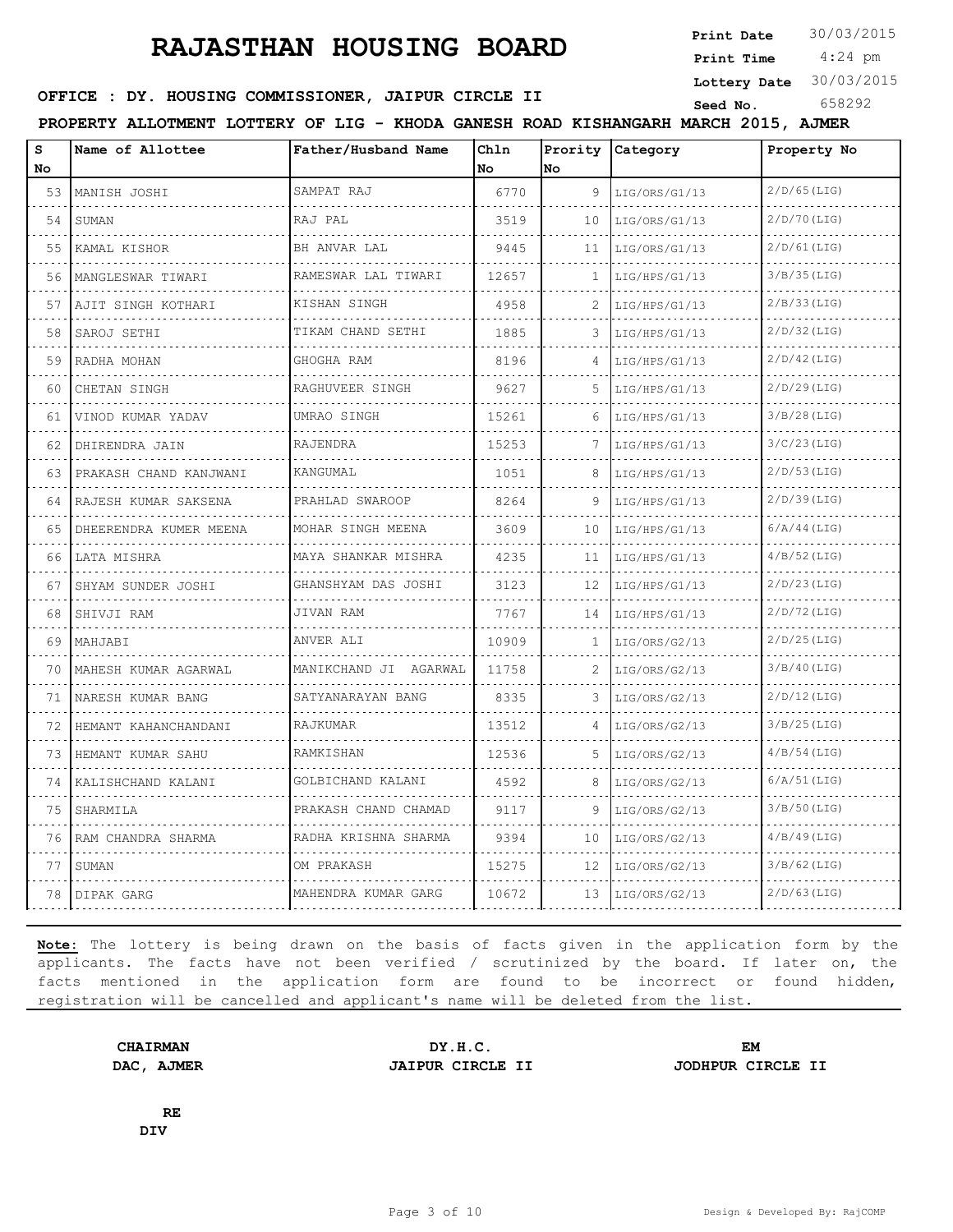**Print Date**  $30/03/2015$ 

 4:24 pm **Print Time Lottery Date** 30/03/2015

## **SEED OFFICE : DY. HOUSING COMMISSIONER, JAIPUR CIRCLE II** Seed No. 658292

**PROPERTY ALLOTMENT LOTTERY OF LIG - KHODA GANESH ROAD KISHANGARH MARCH 2015, AJMER**

| s                        | Name of Allottee           | Father/Husband Name     | Ch1n  |    | Prority Category | Property No     |
|--------------------------|----------------------------|-------------------------|-------|----|------------------|-----------------|
| No                       |                            |                         | No    | No |                  |                 |
| 79                       | VIJAY KUMAR PAPTWAN        | AATMA RAM PAPATWAN      | 9747  | 15 | LIG/ORS/G2/13    | 2/B/31(LIG)     |
| 80                       | SHARDA                     | <b>RAJVEER</b>          | 11247 | 16 | LIG/ORS/G2/13    | $2/B/34$ (LIG)  |
| 81                       | MAHAVEER PARSAD GUPTA      | RAM CHARAN LAL GUPTA    | 1384  | 17 | LIG/ORS/G2/13    | $2/D/51$ (LIG)  |
| 82                       | SITA AHUJA                 | MUKESH AHUJA            | 9047  | 18 | LIG/ORS/G2/13    | 3/B/7(LIG)      |
| 83                       | EKTA GOYAL                 | DEVI SHANKAR            | 7185  | 19 | LIG/ORS/G2/13    | $2/D/20$ (LIG)  |
| 84                       | SUDHEER KUMAR              | SHYAM SUNDER MAWAR<br>. | 11635 | 20 | LIG/ORS/G2/13    | $3/B/18$ (LIG)  |
| 85                       | VISHAL VERMA               | KAMAL KISHORE           | 9217  | 21 | LIG/ORS/G2/13    | $2/D/35$ (LIG)  |
| 86                       | VIKAS KUMAR LODHA          | AMAR CHAND LODHA<br>.   | 12580 | 22 | LIG/ORS/G2/13    | $2/D/15$ (LIG)  |
| 87                       | BHAKTRAJ                   | LATE MURLIDHAR          | 12641 | 23 | LIG/ORS/G2/13    | $3/B/59$ (LIG)  |
| 88                       | MOHAN LAL                  | RAMUMAL                 | 11519 | 24 | LIG/ORS/G2/13    | $3/B/23$ (LIG)  |
| 89                       | SANTOSH                    | PARAS MAL               | 2723  | 25 | LIG/ORS/G2/13    | $3/B/3$ (LIG)   |
| 90                       | SANTOSH JAIN               | RATAN LAL JAIN          | 3668  | 26 | LIG/ORS/G2/13    | $2/D/56$ (LIG)  |
| 91                       | KESRI MAL SONI             | SHANKAR LAL SONI        | 5017  | 27 | LIG/ORS/G2/13    | $2/D/66$ (LIG)  |
| 92                       | RAMJI LAL                  | MANGI LAL               | 9916  | 28 | LIG/ORS/G2/13    | $6/A/40$ (LIG)  |
| 93                       | DAYAL SINGH RATHORE        | KISHAN SINGH RATHORE    | 9959  | 29 | LIG/ORS/G2/13    | $3/B/22$ (LIG)  |
| 94                       | HELATA                     | ASHOK KUMAR             | 809   | 30 | LIG/ORS/G2/13    | 3/B/41(LIG)     |
| 95                       | MOHINIBAI                  | SHIVANDAS               | 7155  | 31 | LIG/ORS/G2/13    | $6/A/58$ (LIG)  |
| 96                       | LAKHAN KUMAR SEN           | ASHOK KUMAR SEN         | 5790  | 32 | LIG/ORS/G2/13    | $3/B/48$ (LIG)  |
| 97                       | GARIMA                     | SHANTI KUMAR            | 10199 | 33 | LIG/ORS/G2/13    | $2/D/69$ (LIG)  |
| 98                       | KAVITA GOYAL               | DEVISHANKAR             | 7257  | 34 | LIG/ORS/G2/13    | 3/B/51(LIG)     |
| 99                       | ANJANA GOUR                | DHARMENDRA GOUR         | 8036  | 35 | LIG/ORS/G2/13    | $4/B/51$ (LIG)  |
| 100                      | KISHAN LAL                 | PANCHU LAL              | 10735 | 1  | LIG/HPS/G2/13    | $6/A/51-D(LIG)$ |
| 101<br><b>2000 - 200</b> | MAHESH                     | PURAN CHAND             | 10883 | 2  | LIG/HPS/G2/13    | $2/D/19$ (LIG)  |
| 102                      | KUMARI SANA                | SGIR MD.                | 9157  | 3  | LIG/HPS/G2/13    | $3/B/64$ (LIG)  |
| 103                      | NANDINI                    | AJAY SINGH              | 11317 | 4  | LIG/HPS/G2/13    | $4/B/47$ (LIG)  |
|                          | 104 RAMESHWAR LAL PRAJAPAT | CHOTURAM PRAJAPAT       | 12004 | 5  | LIG/HPS/G2/13    | $6/A/163$ (LIG) |
|                          |                            |                         |       |    |                  |                 |

**Note:** The lottery is being drawn on the basis of facts given in the application form by the applicants. The facts have not been verified / scrutinized by the board. If later on, the facts mentioned in the application form are found to be incorrect or found hidden, registration will be cancelled and applicant's name will be deleted from the list.

**CHAIRMAN DY.H.C. EM DAC, AJMER JAIPUR CIRCLE II JODHPUR CIRCLE II**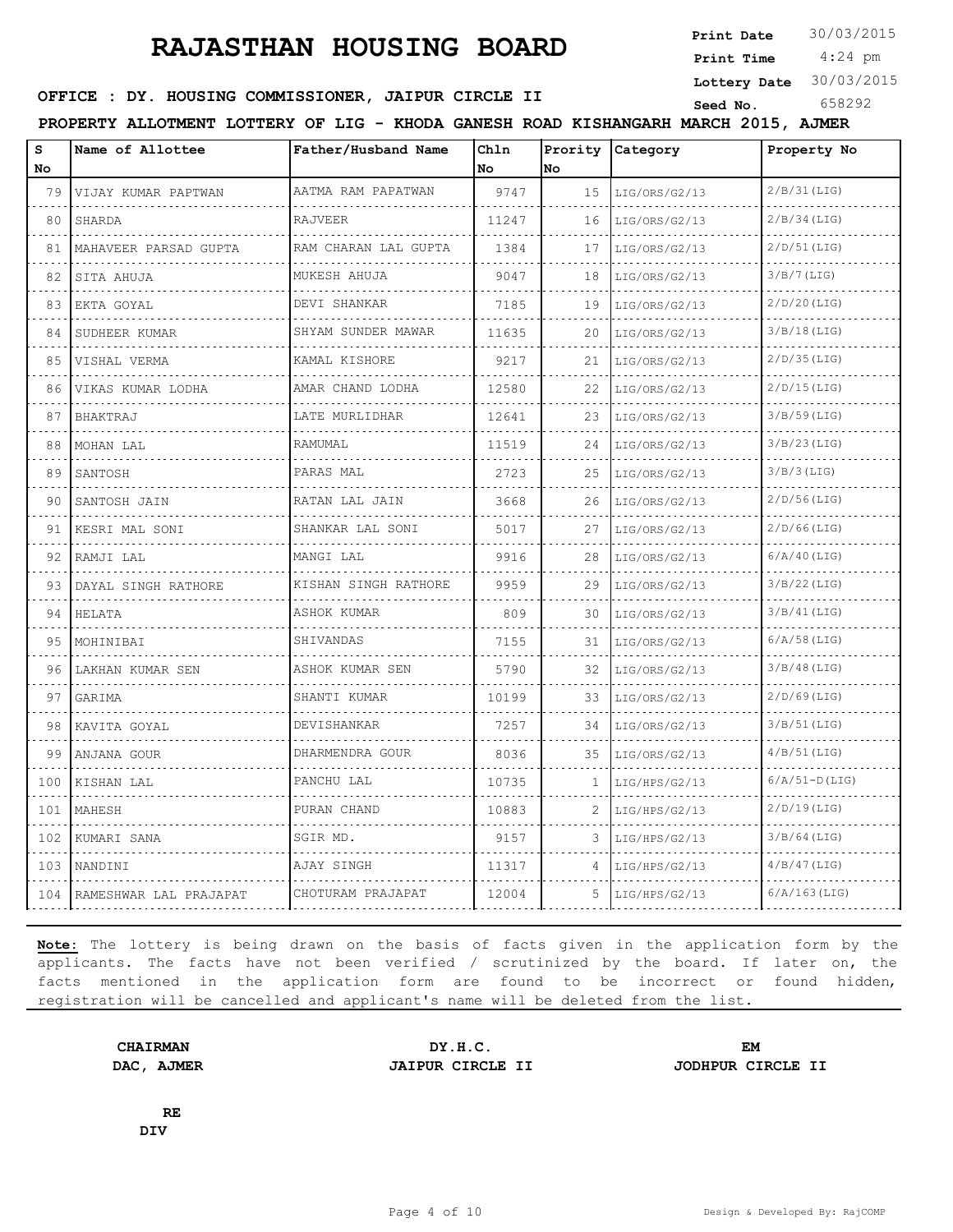**Print Date**  $30/03/2015$ 

 4:24 pm **Print Time**

**Lottery Date** 30/03/2015

## **OFFICE : DY. HOUSING COMMISSIONER, JAIPUR CIRCLE II** Seed No. 658292

**PROPERTY ALLOTMENT LOTTERY OF LIG - KHODA GANESH ROAD KISHANGARH MARCH 2015, AJMER**

| S<br>No  | Name of Allottee         | Father/Husband Name                    | Chln<br>No | No. | Prority Category   | Property No     |
|----------|--------------------------|----------------------------------------|------------|-----|--------------------|-----------------|
| 105      | KUSUM LATA               | RADHEY SHYAM                           | 13609      | 6   | LIG/HPS/G2/13      | $3/B/57$ (LIG)  |
| .<br>106 | BADRI LAL                | .<br>RANG LAL                          | 9501       |     | .<br>LIG/HPS/G2/13 | $6/A/152$ (LIG) |
| 107      | <b>BHAGCHAND</b>         | LAXMINARYAN                            | 7719       | 8   | LIG/HPS/G2/13      | $3/C/26$ (LIG)  |
| 108      | SITA DEVI                | NAVRATAN                               | 11124      | 9   | LIG/HPS/G2/13      | $3/C/18$ (LIG)  |
| .<br>109 | SUNIL YADAV              | a dia dia dia dia<br>GIRDARI LAL YADAV | 7723       | 10  | .<br>LIG/HPS/G2/13 | $3/B/61$ (LIG)  |
| 110      | MAHAVEER GANJIDE         | NORAT MAL                              | 7903       | 11  | LIG/HPS/G2/13      | $6/A/57$ (LIG)  |
| 111      | 'AMIT KUMAR JAIN         | KANHAIYA LAL JAIN<br>.                 | 12210      | 12  | LIG/HPS/G2/13      | $2/D/44$ (LIG)  |
| .<br>112 | REKHA JOSHI              | AMIT JOSHI                             | 7696       | 13  | LIG/HPS/G2/13      | $2/D/74$ (LIG)  |
| .<br>113 | DHARMENDRA KUMAR GUJAR   | BHANWAR LAL GUJAR                      | 5075       | 14  | LIG/HPS/G2/13      | 6/A/41(LIG)     |
| .<br>114 | MINAKSHI SAHU            | .<br>SURESH CHAND SAHU                 | 7799       | 16  | LIG/HPS/G2/13      | $2/D/58$ (LIG)  |
| 115      | RAVINDRA KUMAR PAREEK    | GOKUL CHAND PAREEK                     | 4765       | 17  | LIG/HPS/G2/13      | $3/B/2$ (LIG)   |
| 116      | MUKESH SHARMA            | RADHESHYAM SHARMA                      | 7481       | 18  | LIG/HPS/G2/13      | $2/D/24$ (LIG)  |
| 117      | MANOJ SINGH              | .<br><b>BANNE SINGH</b>                | 15158      | 19  | LIG/HPS/G2/13      | $4/B/56$ (LIG)  |
| 118      | JYOTI                    | NARAYAN                                | 11479      | 20  | LIG/HPS/G2/13      | $6/A/64$ (LIG)  |
| 119      | HEM SINGH                | RAM SAHAY                              | 11224      | 21  | LIG/HPS/G2/13      | $3/B/12$ (LIG)  |
| 120      | SANDEEP KUMAR JAIN       | BHAGCHAND JAIN                         | 5010       | 22  | LIG/HPS/G2/13      | 3/B/37(LIG)     |
| .<br>121 | MOHANI DEVI              | NORAT MAL                              | 7752       | 23  | LIG/HPS/G2/13      | $6/A/34$ (LIG)  |
| .<br>122 | ABHISHEK GUPTA           | RAMESH CHANDRA                         | 4860       | 24  | LIG/HPS/G2/13      | $6/A/160$ (LIG) |
| 123      | VIMLA YADAV              | CHANDRA SHEKHAR YADAV                  | 1930       | 25  | LIG/HPS/G2/13      | $6/A/31$ (LIG)  |
| 124      | JYOTI DEVI               | PRAHLAD RAY                            | 13069      | 26  | LIG/HPS/G2/13      | $4/B/53$ (LIG)  |
| 125      | MUKESH                   | BRIJ NARAYAN                           | 11553      | 27  | LIG/HPS/G2/13      | $6/A/42$ (LIG)  |
| .<br>126 | MOHAMMAD ZAHEER MULATANI | MOHAMMAD SOKEEN                        | 8368       | 28  | LIG/HPS/G2/13      | $3/B/42$ (LIG)  |
| .<br>127 | MUKESH KUMAR JAIN        | NATHULAL JAIN                          | 2145       | 29  | LIG/HPS/G2/13      | $6/A/61$ (LIG)  |
| 128      | MITEN BUCH               | HEMENDRA KUMAR<br>.                    | 15092      | 30  | LIG/HPS/G2/13      | $4/B/57$ (LIG)  |
| .<br>129 | SUBHASH CHAND PAREEK     | BHANWAR LAL PAREEK                     | 8951       | 31  | LIG/HPS/G2/13      | 3/B/16(LIG)     |
| 130      | RADHA                    | RAM KARAN                              | 12739      | 32  | LIG/HPS/G2/13      | $6/A/39$ (LIG)  |
|          |                          |                                        |            |     |                    |                 |

**Note:** The lottery is being drawn on the basis of facts given in the application form by the applicants. The facts have not been verified / scrutinized by the board. If later on, the facts mentioned in the application form are found to be incorrect or found hidden, registration will be cancelled and applicant's name will be deleted from the list.

**DAC, AJMER JAIPUR CIRCLE II JODHPUR CIRCLE II**

**CHAIRMAN DY.H.C. EM**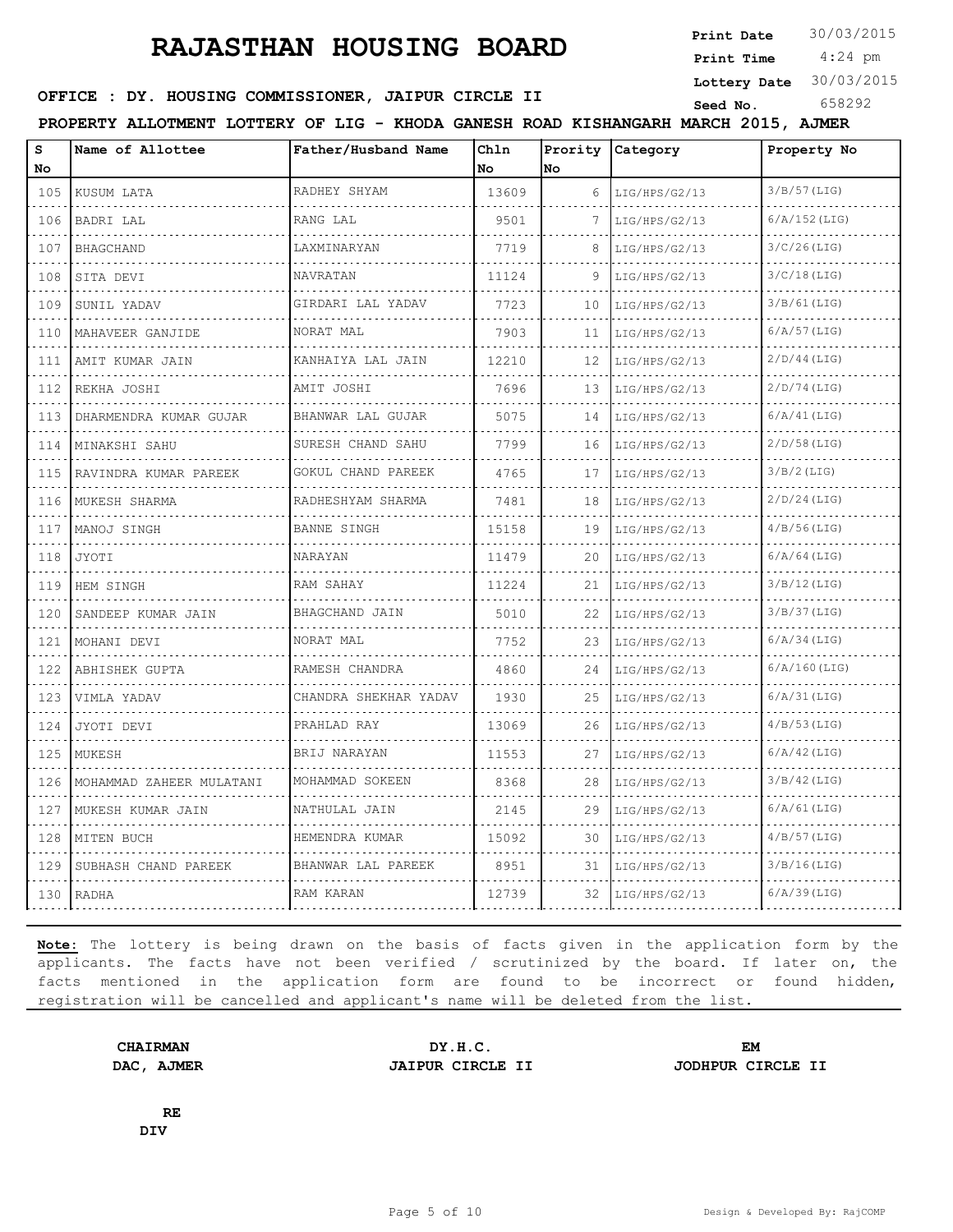**Print Date**  $30/03/2015$ 

 4:24 pm **Print Time Lottery Date** 30/03/2015

#### **SEED OFFICE : DY. HOUSING COMMISSIONER, JAIPUR CIRCLE II** Seed No. 658292

|          | PROPERTY ALLOTMENT LOTTERY OF LIG - KHODA GANESH ROAD KISHANGARH MARCH 2015, AJMER |                                  |            |              |                  |                 |  |  |  |  |
|----------|------------------------------------------------------------------------------------|----------------------------------|------------|--------------|------------------|-----------------|--|--|--|--|
| s<br>No  | Name of Allottee                                                                   | Father/Husband Name              | Chln<br>No | No           | Prority Category | Property No     |  |  |  |  |
| 131      | SNEH LATA                                                                          | GOTAM SINGH                      | 4924       | 33           | LIG/HPS/G2/13    | $6/A/68$ (LIG)  |  |  |  |  |
| 132      | AMAR CHAND                                                                         | SHARVAN                          | 6981       | 34           | LIG/HPS/G2/13    | $2/D/26$ (LIG)  |  |  |  |  |
| 133      | KESHAR KISHORE                                                                     | VIJAY KARAN                      | 3956       | 36           | LIG/HPS/G2/13    | $2/D/62$ (LIG)  |  |  |  |  |
| 134      | SURENDRA SINGH                                                                     | RAMCHANDR SINGH                  | 8252       | 37           | LIG/HPS/G2/13    | $6/A/55$ (LIG)  |  |  |  |  |
| 135      | Kamlendu Sarkar                                                                    | Dr. K.K. Sarkar                  | 11840      | 38           | LIG/HPS/G2/13    | $2/D/59$ (LIG)  |  |  |  |  |
| .<br>136 | RADHEYSHYAM SONI                                                                   | KESHAV DEV SONI                  | 7549       | 39           | LIG/HPS/G2/13    | $3/C/31$ (LIG)  |  |  |  |  |
| 137      | HIMANSHI SINGH                                                                     | PRATIK PAL SINGH                 | 191        | 40           | LIG/HPS/G2/13    | $3/C/30$ (LIG)  |  |  |  |  |
| 138      | PRASANT GOYAL                                                                      | <u>.</u><br>SATISH CHANDRA GOYAL | 11765      |              | LIG/ORS/G2/13    | $2/B/29$ (LIG)  |  |  |  |  |
| 139      | RAJEEV KUMAR SAXENA                                                                | BISHAN PARASD                    | 11061      | 2            | LIG/ORS/G2/13    | $2/B/24$ (LIG)  |  |  |  |  |
| 140      | NEHA GOYAL                                                                         | REMESH KUMAR GOYAL               | 562        | 3            | LIG/ORS/G2/13    | 3/B/43(LIG)     |  |  |  |  |
| 141      | SAURABH                                                                            | SHYAM                            | 11325      | 4            | LIG/ORS/G2/13    | $2/D/64$ (LIG)  |  |  |  |  |
| .<br>142 | DEEPAK JAIN                                                                        | CHANDRA PRAKASH                  | 10270      |              | LIG/ORS/G2/13    | $3/B/55$ (LIG)  |  |  |  |  |
| 143      | SUDARSHAN SINGH                                                                    | MANOHAR LAL                      | 853        | 1            | LIG/HPS/G2/13    | $2/B/40$ (LIG)  |  |  |  |  |
| 144      | LAXMI RUPANI                                                                       | NANAKRAM RUPANI                  | 999        | 1            | LIG/HPS/G3/13    | $3/B/9$ (LIG)   |  |  |  |  |
| .<br>145 | .<br>RAJKUMAR JAIN                                                                 | .<br>DHARMRAJ JAIN               | 11100      | 3            | LIG/HPS/G2/13    | $6/A/54$ (LIG)  |  |  |  |  |
| 146      | VIKASH MANTRI                                                                      | RAM RATAN MANTRI                 | 12229      | 5            | LIG/HPS/G2/13    | $3/B/8$ (LIG)   |  |  |  |  |
| 147      | AVINASH THAKUR                                                                     | .<br>GOPAL THAKUR                | 9335       | 6            | LIG/HPS/G2/13    | $2/D/43$ (LIG)  |  |  |  |  |
| 148      | ISHWAR CHAND                                                                       | ARJUN SINGH KOLI                 | 8929       | $\mathbf{1}$ | LIG/ORS/G4/13    | $6/A/56$ (LIG)  |  |  |  |  |
| 149      | <b>VIKRAM</b>                                                                      | RAJENDRA                         | 12350      | 2            | LIG/ORS/G4/13    | $3/B/47$ (LIG)  |  |  |  |  |
| 150      | <b>BRAJMOHAN</b>                                                                   | KESHARI LAL                      | 15172      | 3            | LIG/ORS/G4/13    | 2/B/23(LIG)     |  |  |  |  |
| 151      | RAMAVTAR MAHAVAR                                                                   | PRBHATI LAL                      | 13350      |              | LIG/ORS/G4/13    | $2/B/28$ (LIG)  |  |  |  |  |
| 152      | NAND LAL                                                                           | NOURAT LAL                       | 3304       | .5           | LIG/ORS/G4/13    | $3/B/29$ (LIG)  |  |  |  |  |
| 153      | TIRTH NARAYAN                                                                      | KAPOOR CHAND                     | 13430      | 6            | LIG/ORS/G4/13    | $6/A/50-C(LIG)$ |  |  |  |  |
| 154      | MAHIMA SINGH                                                                       | SUMIT SINGH                      | 10970      |              | LIG/ORS/G4/13    | $3/C/16$ (LIG)  |  |  |  |  |
| 155      | MUKESH KUMAR CHOUHAN                                                               | DAYAL RAM CHOUHAN                | 6192       | 8            | LIG/ORS/G4/13    | $2/D/30$ (LIG)  |  |  |  |  |
| 156      | YOGESH KUMAR MORAY                                                                 | CHIMAN LAL                       | 11848      | 9            | LIG/ORS/G4/13    | 3/B/15(LIG)     |  |  |  |  |

**Note:** The lottery is being drawn on the basis of facts given in the application form by the applicants. The facts have not been verified / scrutinized by the board. If later on, the facts mentioned in the application form are found to be incorrect or found hidden, registration will be cancelled and applicant's name will be deleted from the list.

CHAIRMAN DY.H.C. EM<br>
DAC, AJMER JAIPUR CIRCLE II JODHPUR CI **DAC, AJMER JAIPUR CIRCLE II JODHPUR CIRCLE II**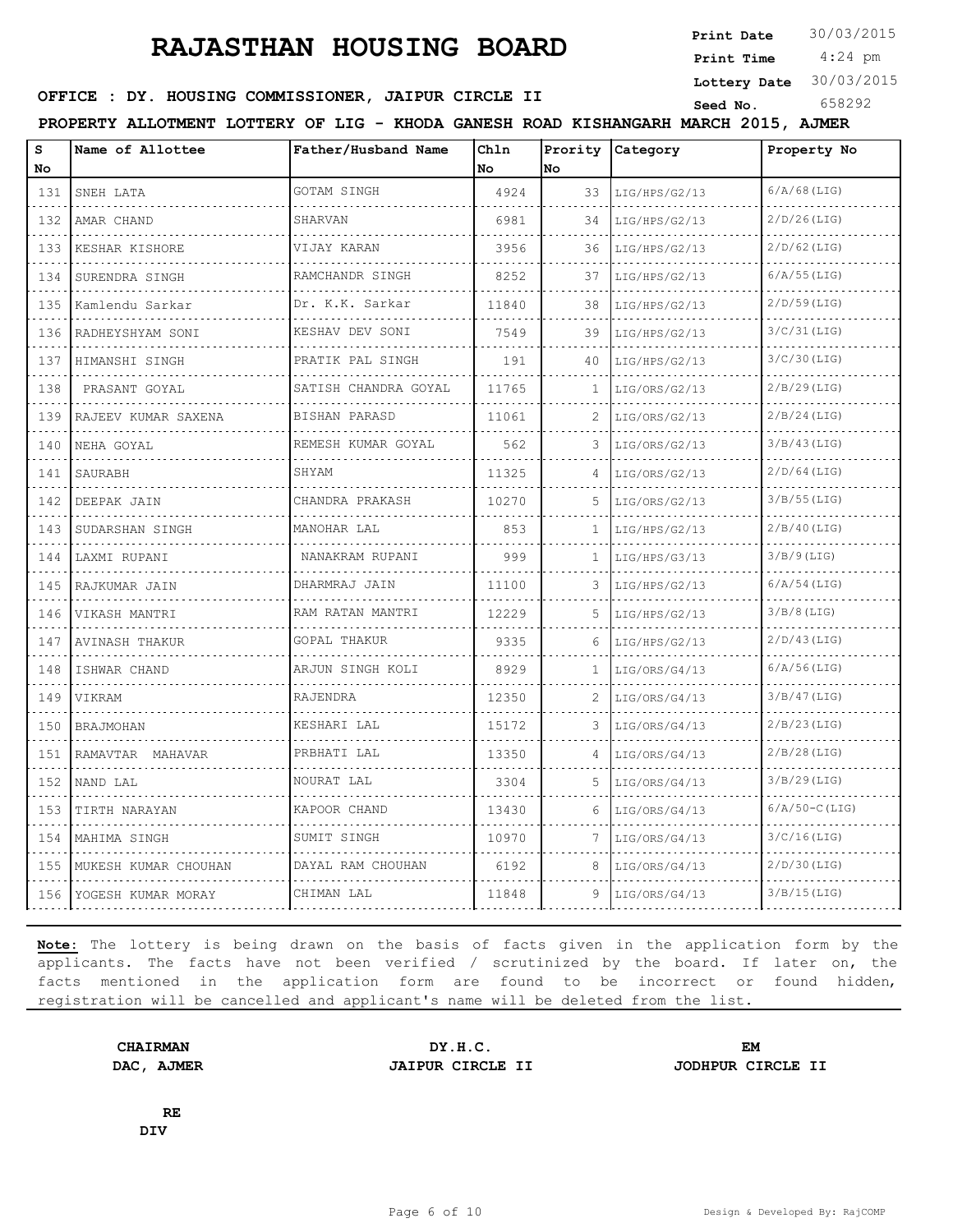**Print Date**  $30/03/2015$ 

 4:24 pm **Print Time**

**Lottery Date** 30/03/2015

## **OFFICE : DY. HOUSING COMMISSIONER, JAIPUR CIRCLE II** Seed No. 658292

**PROPERTY ALLOTMENT LOTTERY OF LIG - KHODA GANESH ROAD KISHANGARH MARCH 2015, AJMER**

| s<br>No  | Name of Allottee        | Father/Husband Name | Ch1n<br>No | No. | Prority Category | Property No     |
|----------|-------------------------|---------------------|------------|-----|------------------|-----------------|
| 157      | SUSHIL BHATI            | RAJESH BHATI        | 15237      | 10  | LIG/ORS/G4/13    | $2/B/27$ (LIG)  |
| 158      | MUKESH KUMAR            | NATHU LAL           | 9539       | 11  | LIG/ORS/G4/13    | 3/B/36(LIG)     |
| .<br>159 | ASHOK KUAMR             | JAGDISH PRASAD      | 10142      | 13  | LIG/ORS/G4/13    | $4/B/55$ (LIG)  |
| 160      | CHANDINI                | SHIVRAM BHATI       | 12351      | 15  | LIG/ORS/G4/13    | $2/B/39$ (LIG)  |
| 161      | GAJENDRA                | SHIVRAM             | 12352      | 16  | LIG/ORS/G4/13    | $6/A/62$ (LIG)  |
| 162      | GAJENDRA SINGH          | KARAN SINGH         | 15073      | 17  | LIG/ORS/G4/13    | 3/B/1(LIG)      |
| 163      | BAHADUR SINGH           | SHANKAR LAL         | 12854      | 18  | LIG/ORS/G4/13    | $3/C/25$ (LIG)  |
| 164      | SUBHASH CHANDRA MAGHWAL | RUDARAM             | 4134       | 1   | LIG/HPS/G4/13    | $2/D/28$ (LIG)  |
| .<br>165 | RAKESH KUMAR BUGRIYA    | SHARVAN LAL VERMA   | 2702       |     | LIG/HPS/G4/13    | $6/A/46$ (LIG)  |
| 166      | NITESH VERMA            | GKOPAL LAL VERMA    | 9797       | 3   | LIG/HPS/G4/13    | $3/B/65$ (LIG)  |
| 167      | BHANWAR LAL PARIHAR     | KANARAM PARIHAR     | 12280      | 4   | LIG/HPS/G4/13    | $6/A/59$ (LIG)  |
| 168      | PARAS KUMAR             | SWAROOP CHAND       | 12069      | 5   | LIG/HPS/G4/13    | $4/B/61$ (LIG)  |
| .<br>169 | .<br>MAMTA KHINCHI      | .<br>RAJESH KUMAR   | 2766       | 6   | LIG/HPS/G4/13    | $6/A/33$ (LIG)  |
| 170      | SUMER SINGH SOLANKI     | NATHU LAL           | 5997       | 7   | LIG/HPS/G4/13    | $2/D/17$ (LIG)  |
| 171      | DEEPAK                  | BHANWAR LAL         | 15280      | 8   | LIG/HPS/G4/13    | $2/B/31-A(LIG)$ |
| 172      | RATAN LAL               | GOPI RAM            | 9133       | 9   | LIG/HPS/G4/13    | 3/B/10(LIG)     |
| 173      | JITENDRA BOHRA          | RAMESH CHANDRA      | 8091       | 10  | LIG/HPS/G4/13    | $6/A/51-C(LIG)$ |
| 174      | KALAWATI                | MOHAN LAL BHATI     | 9472       | 11  | LIG/HPS/G4/13    | $3/C/24$ (LIG)  |
| .<br>175 | ROHIT JEDIYA            | OM PRAKASH          | 13437      | 12  | LIG/HPS/G4/13    | $2/D/45$ (LIG)  |
| 176      | SUNIL KUMAR JATIYA      | SHIV KUMAR          | 7727       | 13  | LIG/HPS/G4/13    | $4/B/48$ (LIG)  |
| 177      | AARTI                   | MUKESH BALMIKI      | 2443       | 14  | LIG/HPS/G4/13    | $3/B/53$ (LIG)  |
| 178      | RAMPRASAD               | DAYARAM             | 6237       | 15  | LIG/HPS/G4/13    | $3/B/45$ (LIG)  |
| .<br>179 | RAJVEER                 | BHARAT SINGH        | 11274      | 16  | LIG/HPS/G4/13    | $6/A/52$ (LIG)  |
| 180      | DHANRAJ                 | RAM LAL             | 15230      | 17  | LIG/HPS/G4/13    | $2/B/35$ (LIG)  |
| 181      | RAHUL KUMAR             | YOGESH KUMAR        | 11595      | 18  | LIG/HPS/G4/13    | $2/B/26$ (LIG)  |
| 182      | KALPANA                 | RAJESH              | 11713      | 19  | LIG/HPS/G4/13    | $6/A/45$ (LIG)  |
|          |                         |                     |            |     | .                |                 |

**Note:** The lottery is being drawn on the basis of facts given in the application form by the applicants. The facts have not been verified / scrutinized by the board. If later on, the facts mentioned in the application form are found to be incorrect or found hidden, registration will be cancelled and applicant's name will be deleted from the list.

**DAC, AJMER JAIPUR CIRCLE II JODHPUR CIRCLE II**

**CHAIRMAN DY.H.C. EM**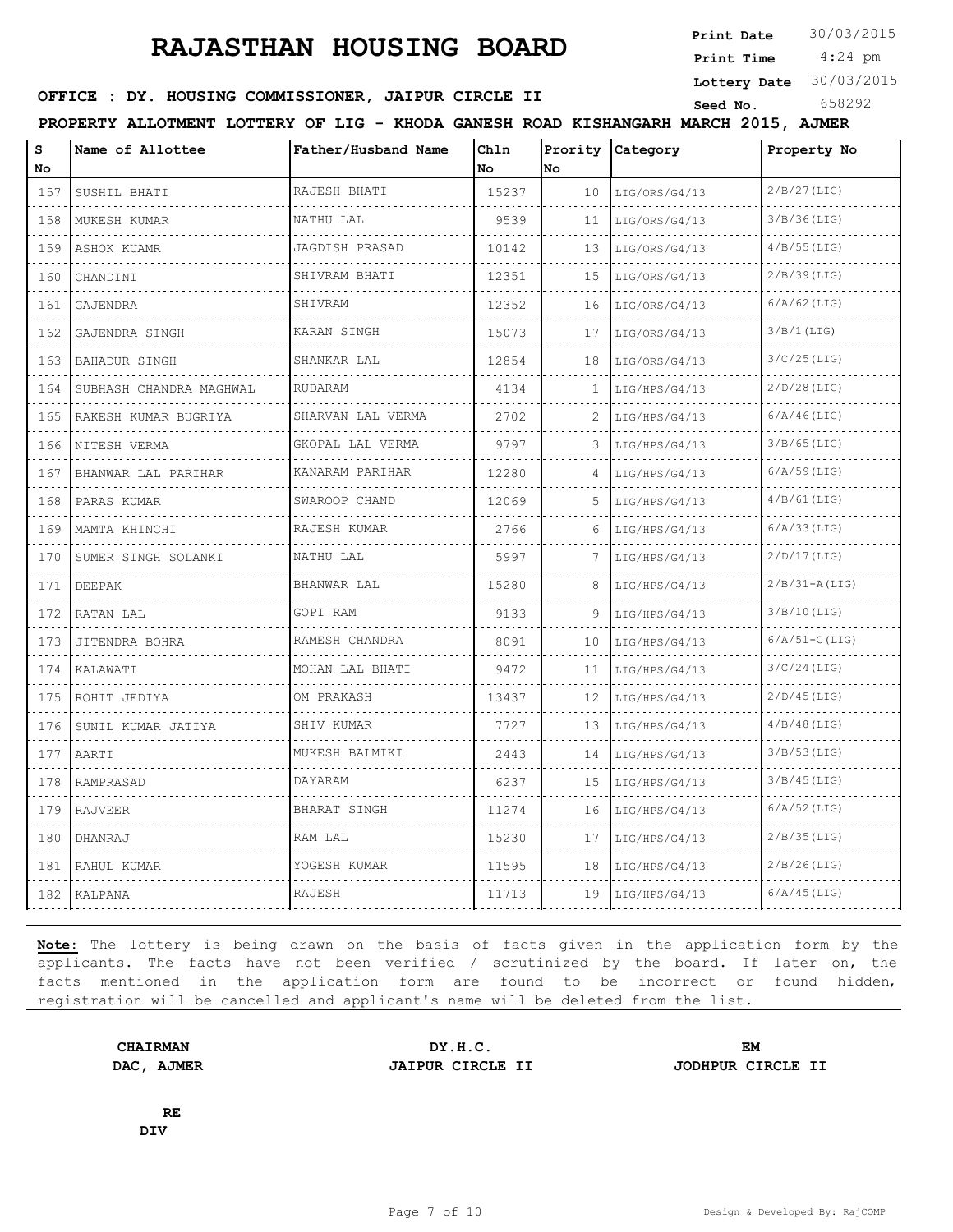**Print Date**  $30/03/2015$ 

 4:24 pm **Print Time Lottery Date** 30/03/2015

## **OFFICE : DY. HOUSING COMMISSIONER, JAIPUR CIRCLE II** Seed No. 658292

**PROPERTY ALLOTMENT LOTTERY OF LIG - KHODA GANESH ROAD KISHANGARH MARCH 2015, AJMER**

| S<br>No                                                                                                                                                              | Name of Allottee       | Father/Husband Name   | Chln<br>No | Prority<br>No | Category      | Property No    |
|----------------------------------------------------------------------------------------------------------------------------------------------------------------------|------------------------|-----------------------|------------|---------------|---------------|----------------|
| 183                                                                                                                                                                  | Varun Shiva            | Shiv Charan           | 11020      | 20            | LIG/HPS/G4/13 | $3/B/14$ (LIG) |
| 184                                                                                                                                                                  | RAJESH KUMAR           | GANPAT LAL            | 9774       | 21            | LIG/HPS/G4/13 | $3/B/39$ (LIG) |
| 185                                                                                                                                                                  | VINOD KUMAR            | POKHAR MAL            | 15150      | 22            | LIG/HPS/G4/13 | $3/C/22$ (LIG) |
| 186                                                                                                                                                                  | NARESH KUMAR           | THANDI RAM            | 10304      | 1             | LIG/ORS/G5/13 | $2/D/16$ (LIG) |
| 187                                                                                                                                                                  | MANJU MEENA            | GEHARI LAL            | 9642       | 2             | LIG/ORS/G5/13 | $6/A/63$ (LIG) |
| 188                                                                                                                                                                  | MAHIMA MEENA           | MAHENDRAPAL MEENA     | 8804       | 3             | LIG/ORS/G5/13 | $6/A/32$ (LIG) |
| 189                                                                                                                                                                  | JHAMMI                 | HEMAND KUMAR          | 6509       | 4             | LIG/ORS/G5/13 | $2/D/68$ (LIG) |
| $\mathcal{L}^{\mathcal{A}}\left( \mathcal{L}^{\mathcal{A}}\right) \mathcal{L}^{\mathcal{A}}\left( \mathcal{L}^{\mathcal{A}}\right) \mathcal{L}^{\mathcal{A}}$<br>190 | MAYANK MEENA           | .<br>MADAN LAL MEENA  | 2784       | 5             | LIG/ORS/G5/13 | $3/B/46$ (LIG) |
| 191                                                                                                                                                                  | MARIAM                 | ANDA URF JAGIYO       | 6538       | 6             | LIG/ORS/G5/13 | $3/B/63$ (LIG) |
| 192                                                                                                                                                                  | BRIJMOHAN MEENA        | HANUMAN PARSAD MEENA  | 1440       | 7             | LIG/ORS/G5/13 | $3/B/21$ (LIG) |
| and and<br>193                                                                                                                                                       | SATYNARAYAN MEENA      | RAMKALYAN MEENA       | 15227      | 8             | LIG/ORS/G5/13 | $3/B/52$ (LIG) |
| 194                                                                                                                                                                  | VINOD KUMAR MEENA<br>. | SANWAT RAM MEENA<br>. | 8081       | 9             | LIG/ORS/G5/13 | $2/D/60$ (LIG) |
| 195                                                                                                                                                                  | MANOJ KUMAR            | TARACHAND MEENA       | 8766       | 10            | LIG/ORS/G5/13 | $2/D/31$ (LIG) |
| 196                                                                                                                                                                  | RAM NARAYAN            | KEDAR MEENA           | 15222      | 11            | LIG/ORS/G5/13 | $3/B/4$ (LIG)  |
| 197                                                                                                                                                                  | <b>RAGHUVEER</b>       | RAMGOPAL              | 15068      | 13            | LIG/ORS/G5/13 | $2/D/47$ (LIG) |
| 198                                                                                                                                                                  | DINESH KUMAR           | RAM GOPAL             | 2809       | 1             | LIG/HPS/G5/13 | 3/B/17(LIG)    |
| 199                                                                                                                                                                  | PURAN CHAND            | HEERA LAL             | 2966       | 2             | LIG/HPS/G5/13 | $3/B/38$ (LIG) |
| 200                                                                                                                                                                  | MUKESH                 | HEMRAJ                | 7170       | 3             | LIG/HPS/G5/13 | $4/B/60$ (LIG) |
| 201                                                                                                                                                                  | SUNIL KUMAR            | HARI SHANKAR          | 13638      | 4             | LIG/HPS/G5/13 | $6/A/36$ (LIG) |
| 202                                                                                                                                                                  | KAMAL KUMAR MEENA      | BHANWAR LAL MEENA     | 8835       | 5             | LIG/HPS/G5/13 | $2/B/25$ (LIG) |
| 203                                                                                                                                                                  | <b>HANUMAN</b>         | SHANKER LAL           | 11342      | 6             | LIG/HPS/G5/13 | $2/D/33$ (LIG) |
| 204                                                                                                                                                                  | MANGI LAL MEENA        | ANDI LAL              | 15221      | 7             | LIG/HPS/G5/13 | $3/B/27$ (LIG) |
| 205                                                                                                                                                                  | MALTI MEENA            | FULCHAND MEENA        | 5456       | 8             | LIG/HPS/G5/13 | $3/C/27$ (LIG) |
| 206                                                                                                                                                                  | SUGNO                  | AJITO                 | 6545       | 9             | LIG/HPS/G5/13 | $6/A/47$ (LIG) |
| 207                                                                                                                                                                  | NEERAJ KUMARI          | KAMAL SINGH MEENA     | 10084      | 10            | LIG/HPS/G5/13 | $2/D/40$ (LIG) |
| 208                                                                                                                                                                  | JITESH SHIVGAN         | G.L. MEENA            | 15065      | 11            | LIG/HPS/G5/13 | $3/B/32$ (LIG) |

**Note:** The lottery is being drawn on the basis of facts given in the application form by the applicants. The facts have not been verified / scrutinized by the board. If later on, the facts mentioned in the application form are found to be incorrect or found hidden, registration will be cancelled and applicant's name will be deleted from the list.

**CHAIRMAN DY.H.C. EM DAC, AJMER JAIPUR CIRCLE II JODHPUR CIRCLE II**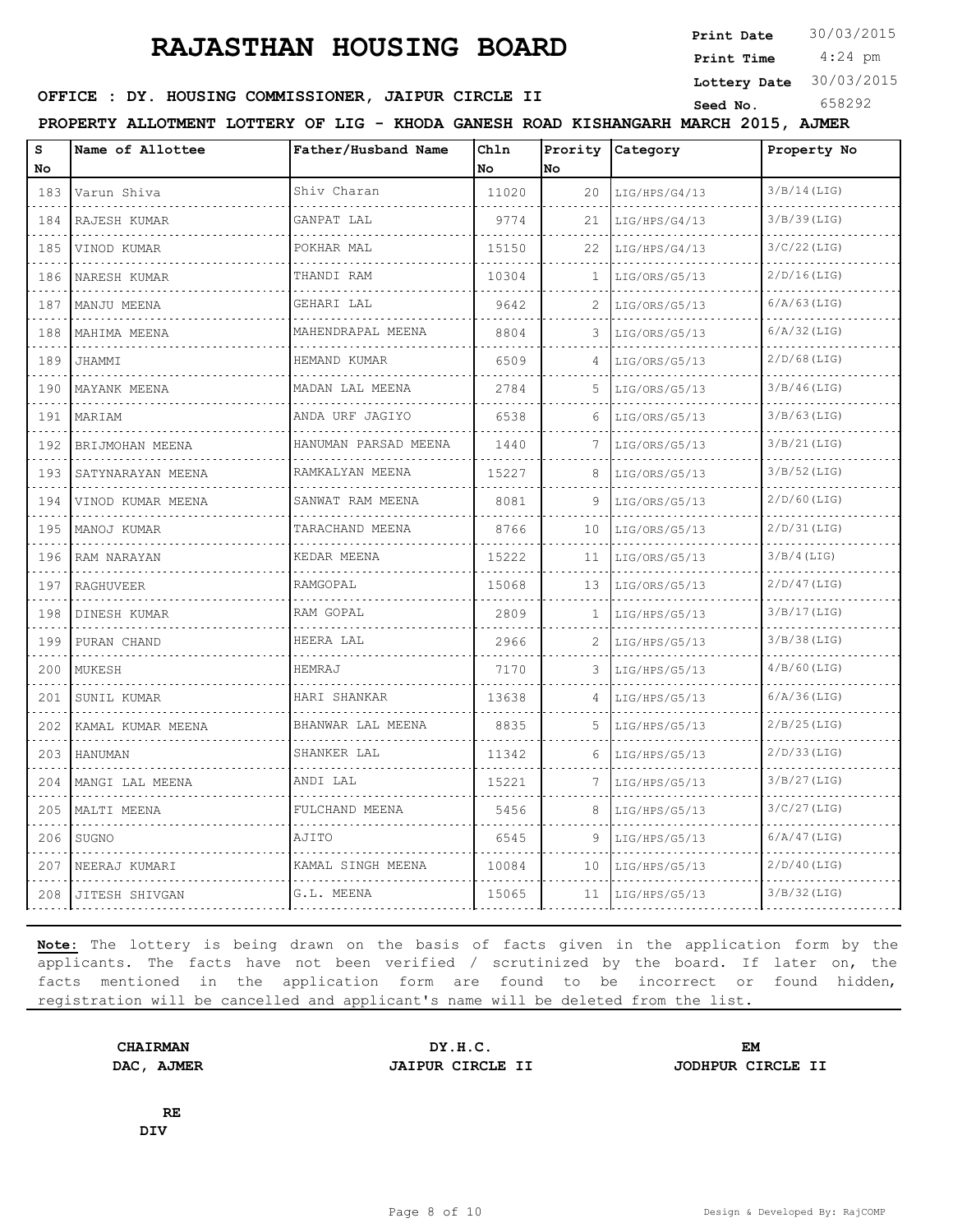**Print Date**  $30/03/2015$ 

 4:24 pm **Print Time**

**OFFICE : DY. HOUSING COMMISSIONER, JAIPUR CIRCLE II** Seed No. 658292

**Lottery Date** 30/03/2015

**PROPERTY ALLOTMENT LOTTERY OF LIG - KHODA GANESH ROAD KISHANGARH MARCH 2015, AJMER**

| S<br>No                            | Name of Allottee         | Father/Husband Name                    | Chln<br>No | Prority<br>No | Category       | Property No       |
|------------------------------------|--------------------------|----------------------------------------|------------|---------------|----------------|-------------------|
| 209                                | SARITA                   | JAYPRAKASH                             | 13179      | 12            | LIG/HPS/G5/13  | $2/B/30-B(LIG)$   |
| 210                                | MAHENDRA MEENA           | JAY KISHAN MEENA                       | 10446      | 13            | LIG/HPS/G5/13  | $2/B/32$ (LIG)    |
| 211                                | <b>RAMSWAROOP</b>        | LAXMAN NARAYAN                         | 15067      | 14            | LIG/HPS/G5/13  | $3/B/44$ (LIG)    |
| 212                                | SANDEEP                  | SURESH KUMAR                           | 10810      | 15            | LIG/HPS/G5/13  | $6/A/50 - A(LIG)$ |
| 213                                | MUKESH KUMARBHAMBHI      | SURAJ KARAN                            | 4305       | 16            | LIG/HPS/G5/13  | $2/D/50$ (LIG)    |
| 214                                | BADRI NARAYAN            | GYARSI LAL                             | 13563      | 17            | LIG/HPS/G5/13  | $3/B/34$ (LIG)    |
| 215                                | AJEET SINGH              | MOHAN SINGH                            | 9538       | 2             | LIG/ORS/G6/13  | $6/A/49$ (LIG)    |
| .<br>216                           | CHANDRA SHEKHAR CHANGANI | DEVKISHAN                              | 15252      | 1             | LIG/HPS/G6/13  | $2/D/67$ (LIG)    |
| 217                                | GORI SHANKAR SHARMA      | KHEMCHAND SHARMA                       | 10040      | 2             | LIG/HPS/G6/13  | $3/B/26$ (LIG)    |
| 218                                | IOBAL                    | KARM SINGH                             | 15146      | 1             | LIG/ORS/G8/13  | $6/A/37$ (LIG)    |
| 219                                | VIJESH SHARMA            | OM PRAKASH SHARMA                      | 10908      | 2             | LIG/ORS/G8/13  | $2/B/22$ (LIG)    |
| 220                                | LADU RAM                 | HANUMAN RAM                            | 11821      | 3             | LIG/ORS/G8/13  | $6/A/50$ (LIG)    |
| 221                                | SOPAL SINGH RATHOR       | <b>JAGNNATH SINGH</b>                  | 7496       | 4             | LIG/ORS/G8/13  | $3/B/5$ (LIG)     |
| .<br>222                           | GANPAT LAL               | GOVIND LAL                             | 301        | $\mathbf{1}$  | LIG/HPS/G8/13  | $3/C/32$ (LIG)    |
| 223                                | BRIJ MOHAN               | KANHIYA LLA                            | 11214      |               | LIG/HPS/G8/13  | $6/A/65$ (LIG)    |
| 224                                | SHRI RAM GURAJAR         | SHYOR SINGH                            | 13427      | 3             | LIG/HPS/G8/13  | $2/D/27$ (LIG)    |
| $\sim$ $\sim$ $\sim$ $\sim$<br>225 | RAJA RAM TAHILIANI       | REVACHAND                              | 4858       | 4             | LIG/HPS/G8/13  | $2/D/48$ (LIG)    |
| 226                                | BABLESH KANWAR           | SAJJAN SINGH                           | 11490      | 1             | LIG/ORS/G9/13  | $3/C/20$ (LIG)    |
| 227                                | ARUN KUMAR KEJRIWAL      | OM PRAKASH KEJRIWAL                    | 86         | 2             | LIG/ORS/G9/13  | 3/B/31(LIG)       |
| .<br>228                           | NEHA SONI                | .<br>RATAN LAL SONI                    | 15206      | $\mathbf{1}$  | LIG/HPS/G9/13  | $6/A/60$ (LIG)    |
| 229                                | RAJESH KUMAR             | MADAN LAL                              | 1576       | 2             | LIG/HPS/G9/13  | $3/B/54$ (LIG)    |
| 230                                | KHUSHBOO GOYAL           | SANJAY KUMAR GOYAL                     | 9088       | 3             | LIG/HPS/G9/13  | $6/A/35$ (LIG)    |
| 231                                | DINESH KUMAR VERMA       | .<br>MOHAN LAL VERMA                   | 6813       | 1             | LIG/ORS/G9/13  | $2/D/49$ (LIG)    |
| 232                                | PINKI GIDVANI            | د د د د د د د د د<br>DULLA RAM GIDVANI | 4021       | 1             | LIG/HPS/G9/13  | $3/B/56$ (LIG)    |
| 233                                | NIRMAL RAV               | ANANT RAV                              | 6146       | 1             | LIG/HPS/G10/13 | $2/B/37$ (LIG)    |
| 234                                | SOMLA KARAD              | DAL SINGH                              | 11974      | 2             | LIG/HPS/G9/13  | $2/B/36$ (LIG)    |

**Note:** The lottery is being drawn on the basis of facts given in the application form by the applicants. The facts have not been verified / scrutinized by the board. If later on, the facts mentioned in the application form are found to be incorrect or found hidden, registration will be cancelled and applicant's name will be deleted from the list.

**DAC, AJMER JAIPUR CIRCLE II JODHPUR CIRCLE II**

**CHAIRMAN DY.H.C. EM**